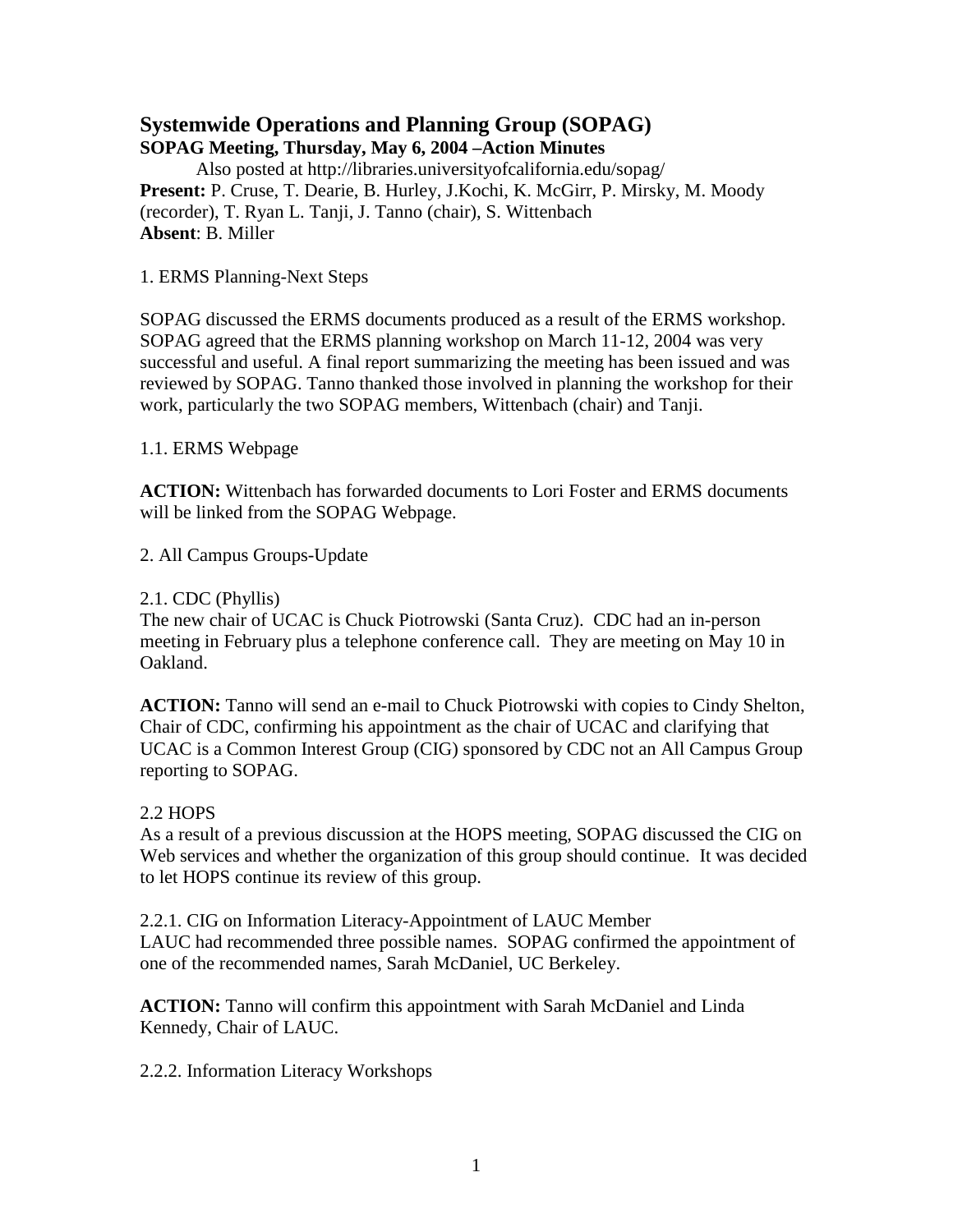SOPAG discussed the proposal from the CIG on Information Literacy for a series of workshops.

**ACTION**: SOPAG will discuss this proposal with the ULs.

# 2.3. HOTS

# 2.3.1 Acquisitions Common Interest Group

SOPAG approved the slate of proposed members for the newly formed Acquisitions Common Interest Group. The CIG will select its own chair once convened.

# 2.4. LPL

A question came up earlier regarding the extent of reporting to SOPAG regarding individual campus privacy audits. As the LPL liaison, Kochi has communicated to the LPL group that they should inform SOPAG when the audits are completed and to identify any areas of concern or the need for any further action by the LPL or by SOPAG.

# 2.5. LTAG (Terry)-SharePoint Teams

SOPAG discussed the use of SharePoint and some of the issues that are still causing problems, particularly editing. We hope to be ready to use SharePoint for SOPAG agenda, documents, and other work by the beginning of the next fiscal year. Moody will continue to provide a Web linked agenda for the June meeting.

2.6. RSC-Update on Planning for Advanced Mechanisms for Document Delivery from the RLFs

The Task Force continues its work and is fleshing out the appendix that describes different technologies. It hopes to complete its work before the July SOPAG meeting.

# 2.6.1. Quality of Desktop Delivery of Scanned Articles

SOPAG had a discussion of quality control policies and procedures regarding scanning for desktop delivery. RSC has been charged by SOPAG to review this area and provide a short report to SOPAG on their findings.

# 2.7. General Discussion of CIGs (SOPAG)

SOPAG discussed the role and operation of Common Interest Groups (CIGs). SOPAG will propose to All Campus Groups (ACGs) that they monitor CIG's to determine that they are "active and doing good work." SOPAG suggests that one way of doing this is to require a short report of the CIG's work each year to be submitted to the sponsoring ACG in order for a CIG to continue.

**ACTION:** Tanno will send a message to ACGs regarding CIGs.

3. Report on CDL Related Items

3.1. CBS/Request/Desktop Delivery—Update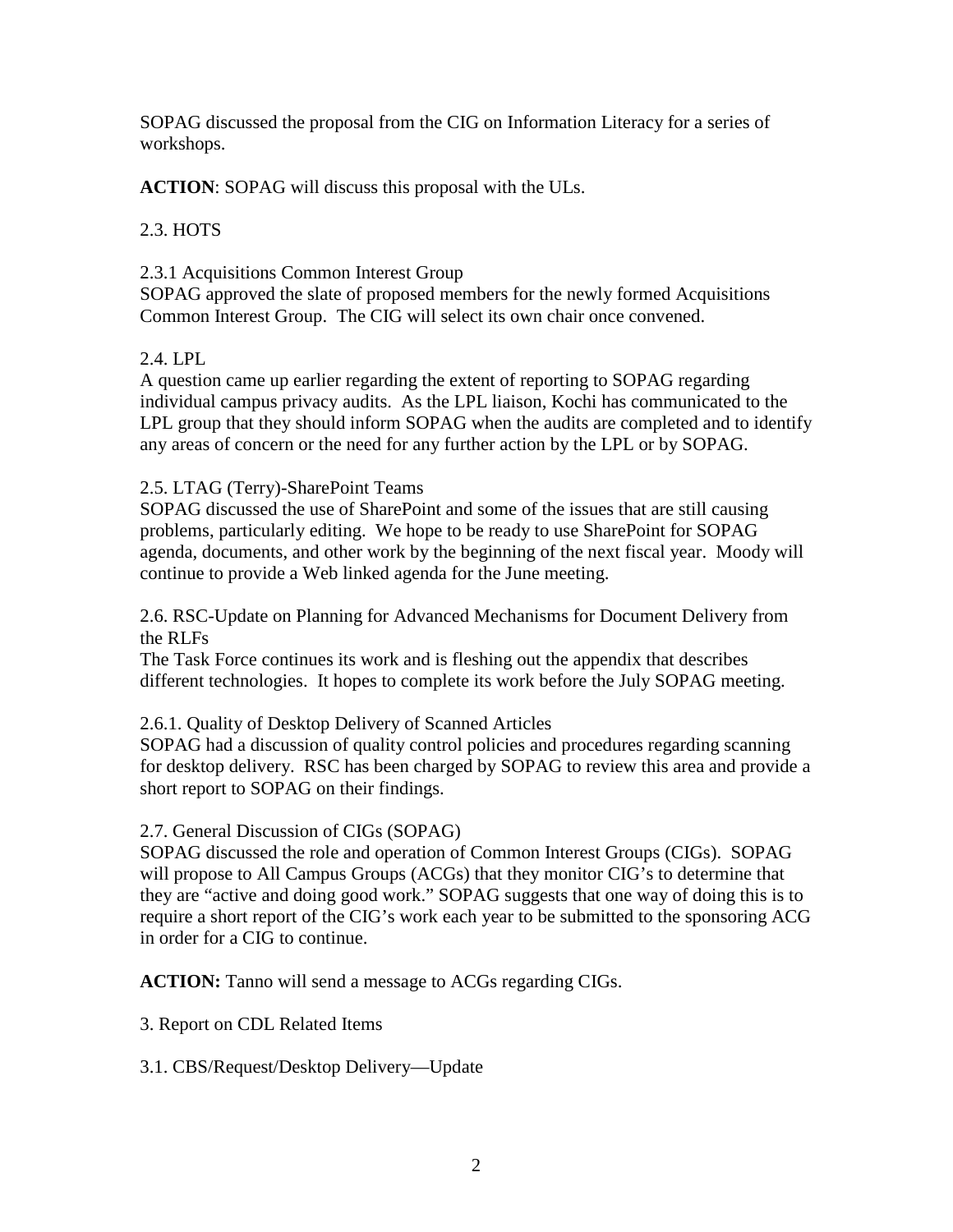Cruse provided an update on the status of VDX implementation. All campuses are lending on VDX. Version 2.7 is scheduled for installation and test the week of May  $5<sup>th</sup>$ . CDL is testing the Ariel add-on application from Infotrieve. A number of statistical reports have been developed – CDL is consulting with RSC on how to make available. Mary Heath provided a complete summary of these activities via email.

#### 3.2 Streamlining Link Resolver Services for UC

The PURL server move to a new, clustered machine is still not accomplished; this is due to difficulty getting the application to run with an acceptable response time; efforts continue. A CDL team (Kunze, Tibbetts, Toub, Farley, Heath) is working with the Shared Cataloging Program to develop a phased approach to new link resolution processes; the CDL team will hold its first meeting with the SCP group on May 14.

3.3.CDL Workshops in the Spring Planning for the CDL Workshops is proceeding.

#### 3.4. MELVYL Summer Freeze

Cruse provided a document that explained in more detail the timeline and duration of the freeze of MELVYL made necessary by the loading of UCLA's records into the MELVYL catalog. Cruse stressed that the CDL anticipates that the period in which the MELVYL Catalog will be completely frozen falls between the weeks of August 16 and September 6. Cruse will report on the time line in more detail in early July as work proceeds.

**ACTION:** Cruse will see that the document explaining the MELVYL summer freeze is sent out to Users Council and other appropriate ACGs for campus distribution.

#### 4. Systemwide Library Planning

#### 4.1. Strategic Directions Document

Cruse will work with Gary Lawrence and SOPAG in further development of the "skin" document for library staff that summarizes the content of the document "Systemwide Strategic Directions for Libraries and Scholarly Information." Cruse distributed SOPAG's contributions to the "skin" for library staff and ACGs thus far. There was general agreement that the "bullets" were on target. However, many SOPAG members were not able to contribute to the document because of difficulties using SharePoint - therefore Cruse will seek additional input via email for SOPAG members.

#### 4.2. Scholarly Communication

Campus representatives attended a Kick-off meeting for the UC Libraries Scholarly Communication activities on April 28. Discussion at the Kick-off meeting centered around the program priorities with a focus on: 1) selection principles that align cost with value; 2) management of copyright; and 3) ongoing coordination of scholarly communication activities. SOPAG also discussed the draft document dated 4/13/04 titled "UC Libraries Scholarly Communications Program & Priorities."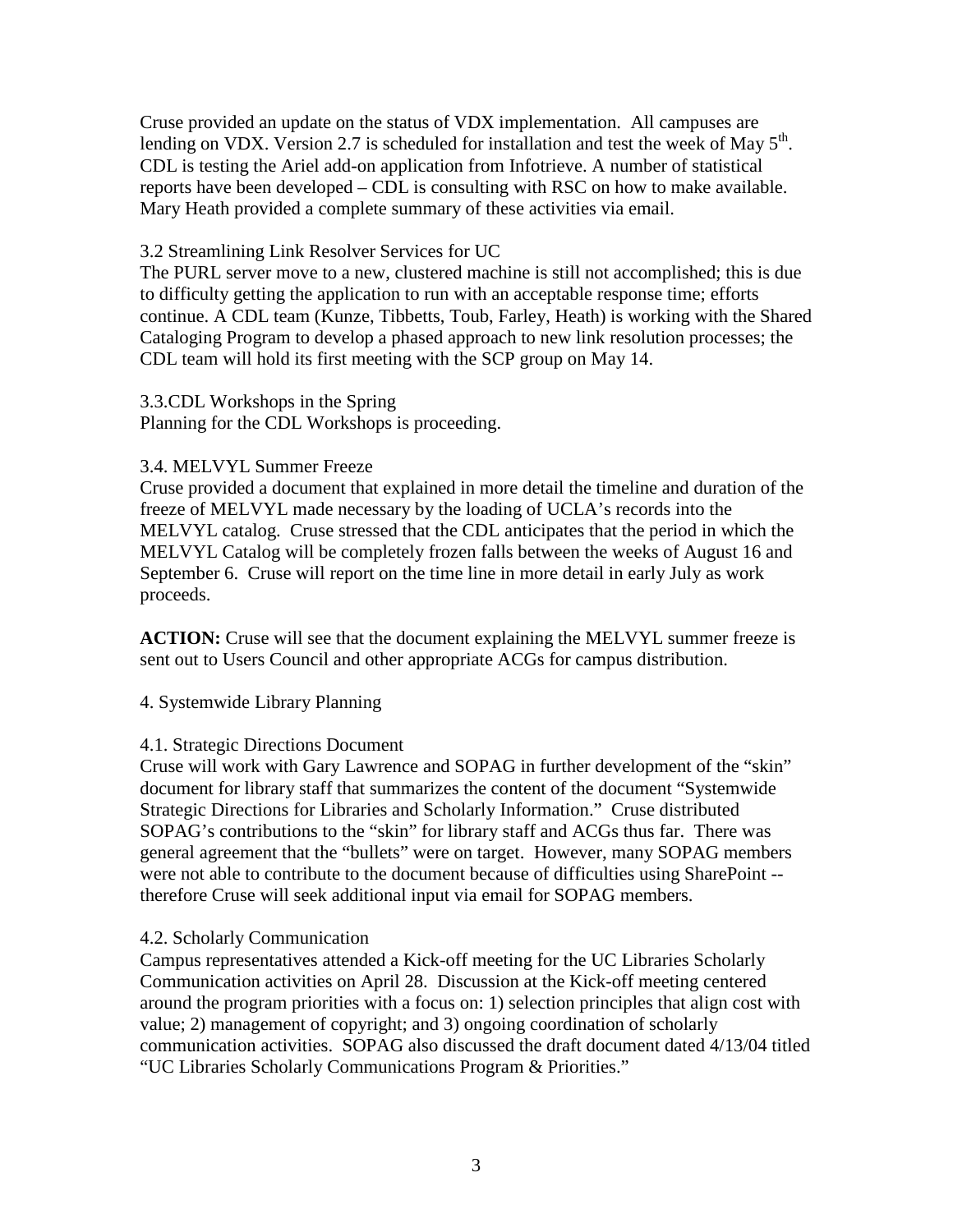4.3. Systemwide Planning Consultation Needs and Methods SOPAG discussed this topic and an accompanying document.

### 5. Task Force on Visual Resources-Next Steps

SOPAG discussed the Task Force report and the comments and reviews of the report received from various groups, including the All-Campus Groups. Discussion centered on what next steps should be taken and how the continuing development of the Image Demonstrator Project at CDL might affect those next steps. SOPAG's general assessment is that many of the recommendations of the Task Force are being addressed by the Image Demonstrator Project.

**ACTION:** Cruse will provide additional information to SOPAG regarding the Image Demonstrator Project.

6. Shared Collections-Government Information-Update

6.1. Pilot Project

SOPAG discussed the pilot project and some of the questions and issues that have arisen. SOPAG concurred that the Pilot Project group should use its best judgment in resolving issues of which campus should be picked for various titles.

6.2. Letter to Judith Russell Letter has been sent.

6.3. Government Information Workshop

Plans are proceeding—Judith Russell has agreed to speak at the workshop. The workshop will most likely be held in October at Preservation Park in Oakland.

7. Shared Collections-Publisher Based Shared Print Archives

# 7.1. Elsevier/ACM Pilot Project

SOPAG discussed the Report of the Elsevier/ACM Pilot Assessment Team, dated March 5, 2004. SOPAG felt the Pilot was a success and that we need to work out the funding model for continuing the Shared Print Archives of Elsevier/ACM and other similar sorts of publisher packages.

**ACTION:** Tanno will discuss funding models with the ULs.

# 7.2. JSTOR

SOPAG reviewed the report: "An Analysis of the Costs and Characteristics of Alternatives for Developing a Print Archive of JSTOR Journals," developed by the JSTOR Archive Working Group. SOPAG also discussed the proposed behaviors of JSTOR archival materials.

# 7.3. APA (PsycARTICLES)

Informational item—this electronic package also includes a shared print archive.